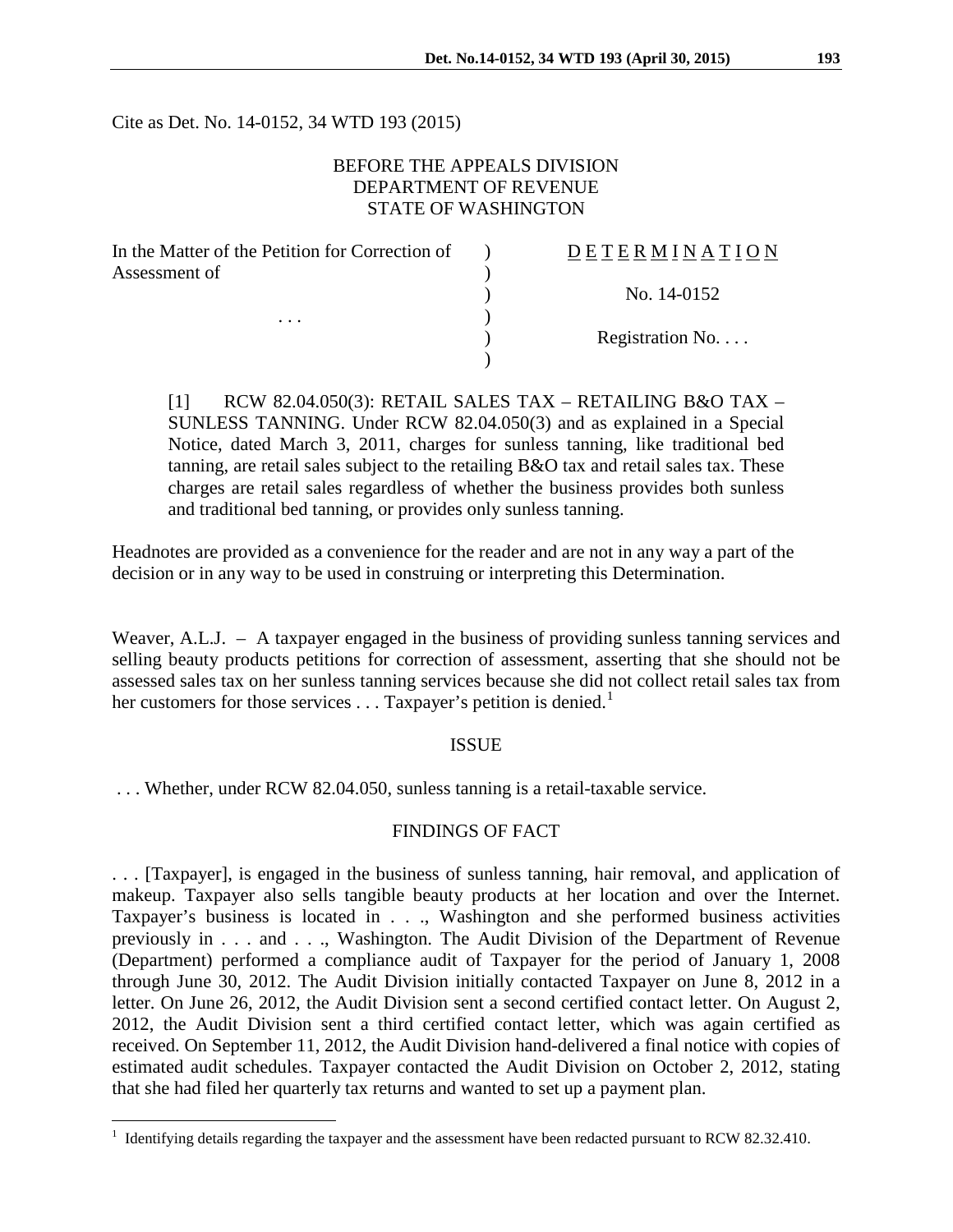In its correspondence to Taxpayer, the Audit Division noted that, on April 16, 2012, Taxpayer's website indicated that she was selling 16 oz. jars of body scrub over the internet for \$. . ., plus \$. . . shipping and handling. Additionally, a note at the bottom of the website invited customers to shop Taxpayer's other sunless tanning products and that "WA state sales tax of 9.5% will be added to all shipments within Washington." *See* Auditor's Detail of Differences and Instructions to Taxpayer, p. 1.

On October 9, 2012, the Audit Division issued Assessment No. . . ., which totaled \$. . ., and included \$. . . in retail sales tax, \$. . . in retailing business and occupation (B&O) tax, \$. . . in service and other activities B&O tax, a \$... delinquency penalty, \$... in interest, and a 5% assessment penalty of \$. . . This assessment was based on estimated gross income of \$. . . in unreported income per year. The estimated income was split between service and other activities income (20%) and retail income (80%). The Audit Division estimated these amounts and divided those amounts into the tax categories listed above after comparing evaluating the nature of the industry, the business location, the number of employees, and the business activities listed on Taxpayer's websites.

Due to the fact that Taxpayer filed quarterly tax returns on October 2, 2012, the Audit Division met with Taxpayer with the purpose of adjusting the estimated assessment based upon actual books and records. On February 11, 2013, Taxpayer told the Audit Division, in a supervisor's conference, that she started collecting retail sales tax on product sales in 2009. Taxpayer was unable to provide detailed sales records prior to August, 2011, so the Audit Division estimated Taxpayer's income prior to that date, based upon a percentage of sales made after Taxpayer began keeping detailed sales records. The Audit Division determined that, in 2011 and the first two quarters of 2012, Taxpayer's product sales ranged between 6.07 to 10.05 percent as a percentage of total taxable income. Correspondingly, the Audit Division used an average of 8.06 percent to estimate unreported product sales.

. . . .

 $\overline{a}$ 

On April 2, 2013, the Audit Division issued an amended Assessment No. . . . with an adjusted total of \$. . ., which included \$. . . in retail sales tax, \$. . . in retailing B&O tax, \$. . . in service and other activities B&O tax, a delinquency penalty of \$..., an evasion penalty of \$...,<sup>[2](#page-1-0)</sup> interest of \$. . ., a 5% assessment penalty of \$. . ., \$. . . in additional interest from November 9, 2012 to May 2, 2013, and a small business credit of \$. . . . Taxpayer filed a timely appeal of this assessment.

On appeal, Taxpayer stated that she originally applied for her business license under the "Beauty Service" industry heading. She states that she was initially not planning on selling retail beauty products at retail, but only intended to provide makeup application and sunless tanning services. Taxpayer states that she assumed that those beauty services were not subject to retail sales tax. Taxpayer admits that she eventually began carrying tangible beauty products and further admits that she charged her clients sales tax on those items, but states that she did not charge sales tax to her clients on sunless tanning or other beauty services . . . . On appeal, Taxpayer contests the

<span id="page-1-0"></span> $2$  The Audit Division explained that, with respect to the evasion penalty, that penalty was applied only to the percentage of Taxpayer's total taxable income that was estimated to come from product sales upon which Taxpayer admitted collecting Washington retail sales tax. Taxpayer is not appealing the assessment of the evasion penalty.